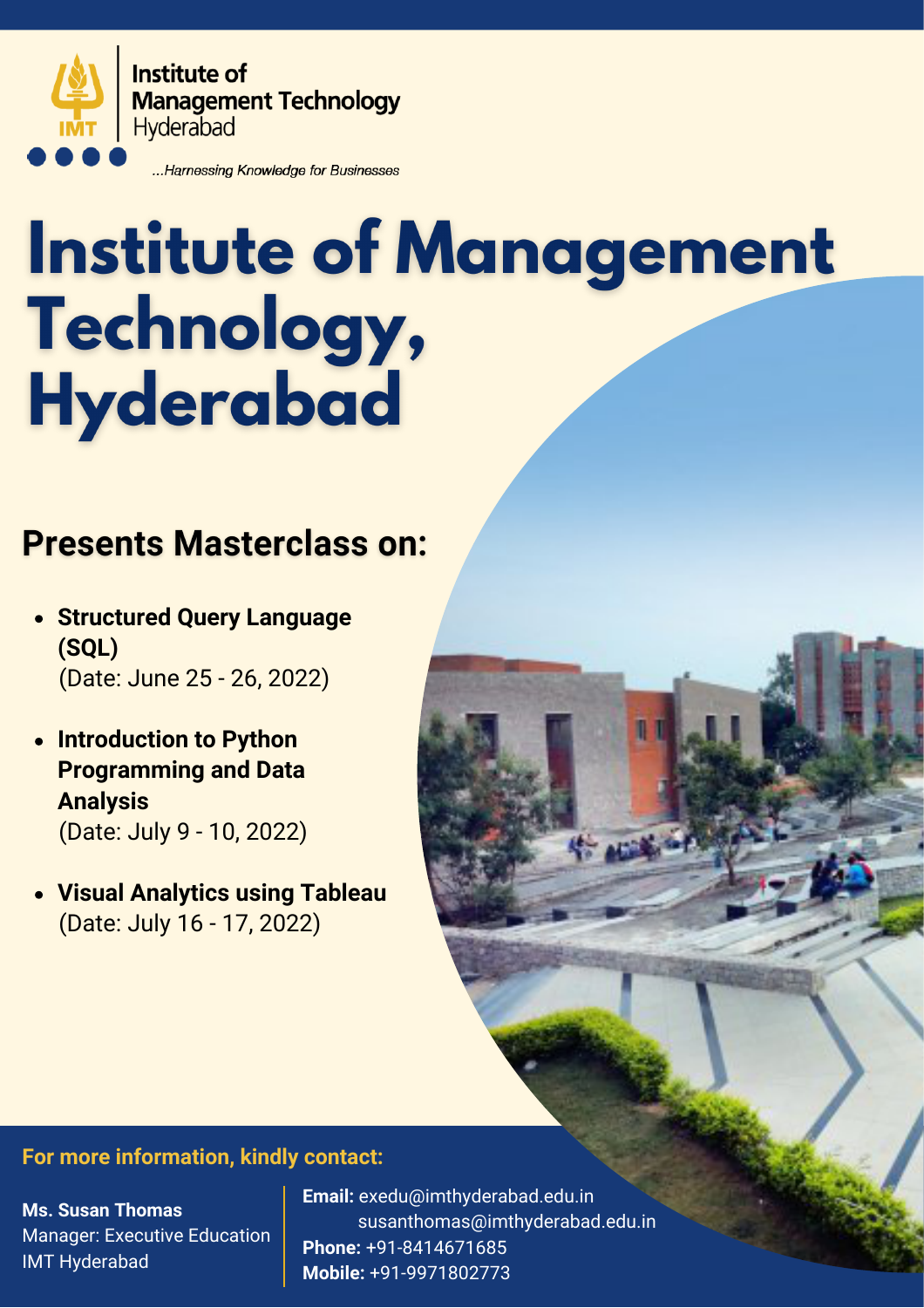# **About IMT Hyderabad**

**Institute of Management Technology, Hyderabad (IMTH)** belongs to the IMT group, known for its quality and commitment in the area of management education for the last 40 years. **IMT Hyderabad** is a business school of choice among aspirants in India and abroad **for nurturing socially responsible business leaders.** This stature has been achieved on account of steady & concerted efforts on the part of the Institute to maintain a balance of academic rigor, a multitude of corporate touchpoints, and sustained, holistic development of its learners. The institute has been conducting Management Development Programs (MDP) for leading private and public sector organizations. These programs are designed and delivered to help practicing managers strengthen their knowledge and skills in functional areas of management and information technology by focusing on the twin objectives of conceptual learning and skill development.

### **About Analytics and IT Masterclass**

Data analytics enables businesses to predict outcomes, be agile, and prepare for risks. Organizations around the globe have realized the enormity of a datadriven business approach in developing businesses and multiplying profits. Professionals with hands-on exposure to analytical tools and skills of best practices in data-driven enterprises have a significant edge over their peers. IMT Hyderabad launches Masterclass on SQL, Python, and Visual Analytics. These Masterclasses will equip the participants with tools to overcome realworld problems using data analytics. IMT- Hyderabad's Faculty & Alumni, and Industry experts with practical exposure in the field will deliver the sessions.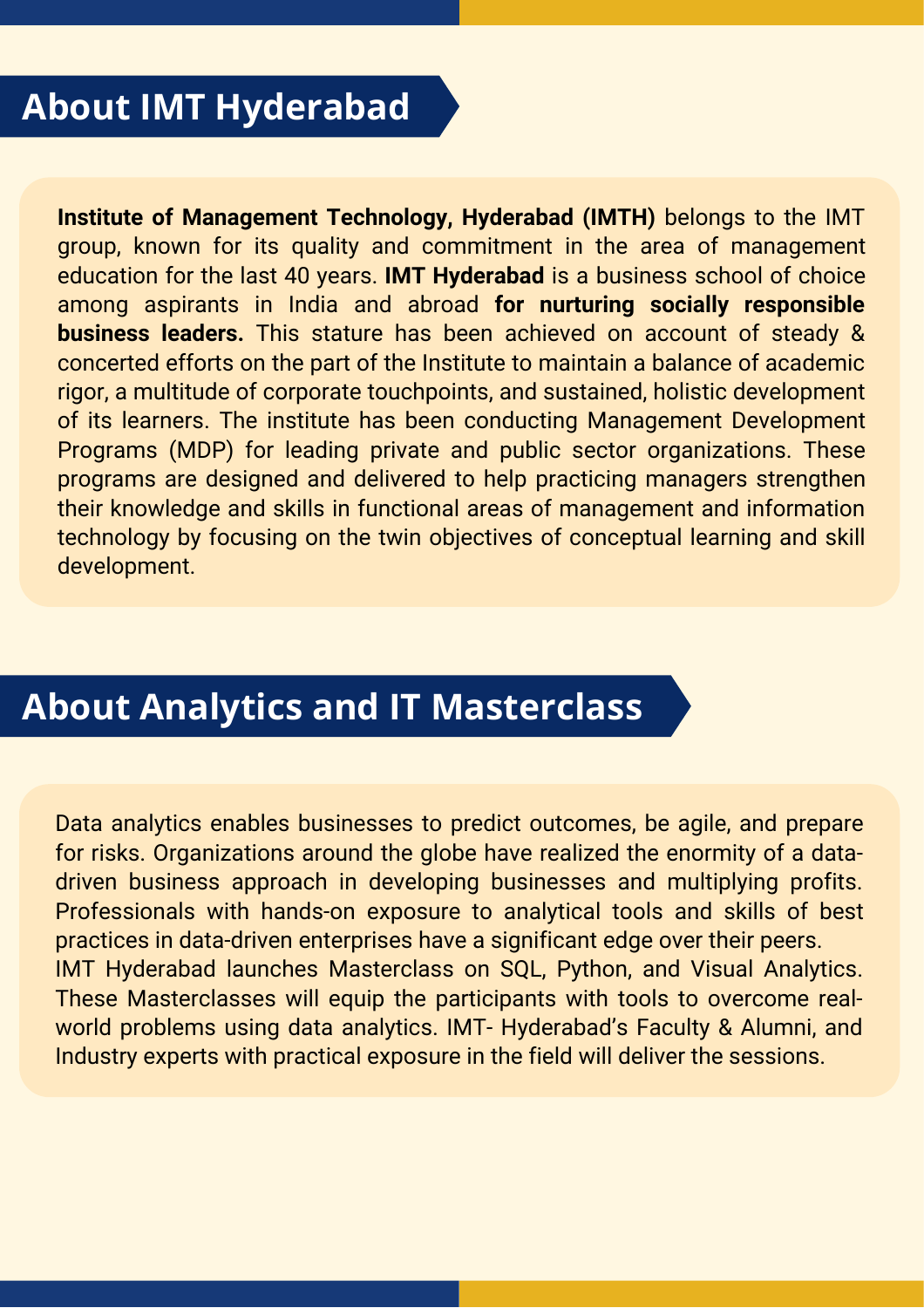# **About the Programs**

**Structured Query Language (SQL) Date: June 25 - 26, 2022**

This workshop is meant to help learners understand how to use SQL to manage databases, structure databases, author efficient SQL queries, and clauses, and manage the SQL database for scalable growth.

### **Program Objective:**

- Install SQL Server
- Understand the fundamentals of database systems and RDBMS
- To create a database
- To create and manipulate tables
- To write simple queries using SQL
- To create relationships between tables.

### **Program Module:**

- SQL Overview
- RDBMS Concepts Overview
- SQL Basic Commands & Syntax
- SQL Database Creation and Manipulation
- SQL Table Creation and Manipulation
- SQL Table Update and Delete using Clauses
- SQL Constraints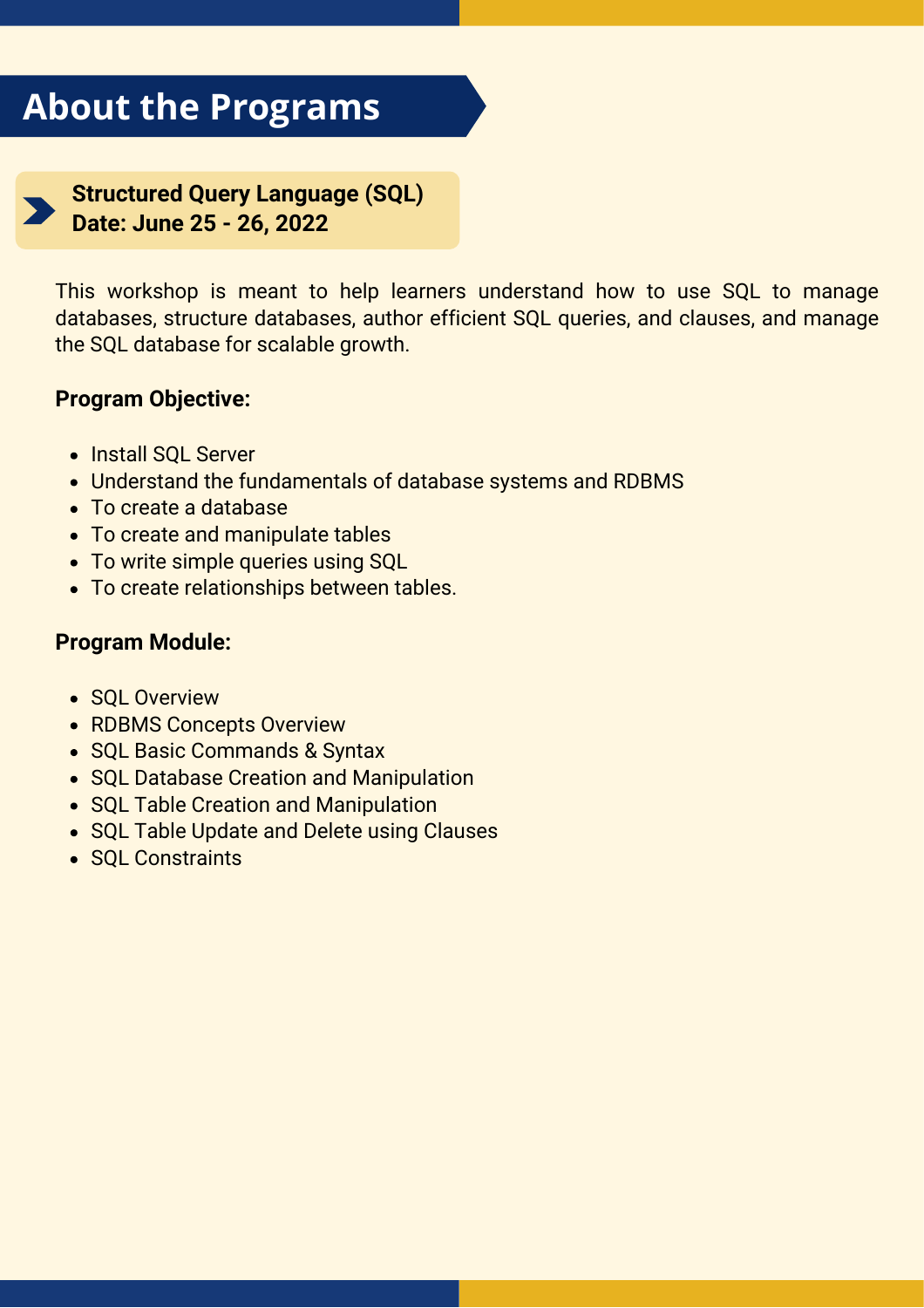

**Introduction to Python Programming and Data Analysis Date: July 9 - 10, 2022**

The Program aims to introduce the Python programming language and demonstrate its capabilities in solving practical business problems of paramount significance.

### **Program Objective:**

The program enables the participants to apply knowledge and skills to develop Pythondriven models to solve real-world business problems and perform appropriate data visualization for making decisions using conventional and unconventional tools.

#### **Program Module:**

- Introduction to Python
- Data Description with Python
- Python for Data Analysis
- Regression Analysis with Python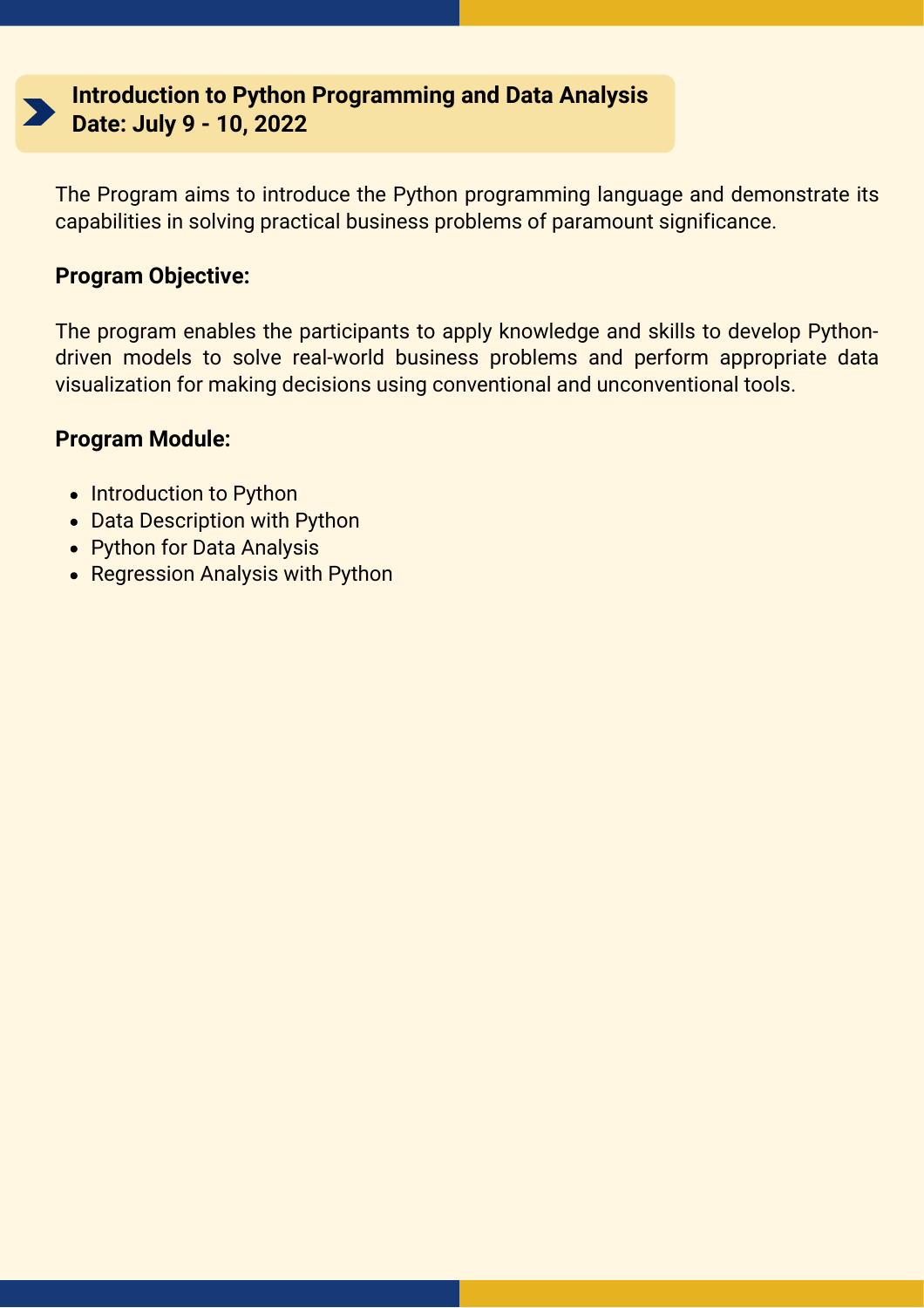**Visual Analytics using Tableau Date: July 16 - 17, 2022**

Visual Analytics is communicating information clearly and effectively through graphical means. Visual Analytics is closely related to information graphics, information visualization, scientific visualization, and statistical graphics. This workshop teaches a crucial skill that a great business data analyst should possess, i.e., the ability to communicate the practical implications of quantitative analyses to any kind of audience member.

### **Program Objective:**

- Significance of Visual Data Consumption in enabling data-driven decisions.
- How Visual Analytics allows for a common-sense approach to decision- making? Saving the sophisticated calculations and Jargon!
- Data Narration and Visual Story Telling using Tableau Functionalities

### **Program Module:**

- Connecting with different databases Importing and Exporting the Data Creating different types of Vizzes Formatting Data
- Designing Interactive Dashboard
- Create a compelling Story through Data Narrative Data Types
- Maps
- Calculations and Functions

### **Data Analytics Tool required:**

Tableau Software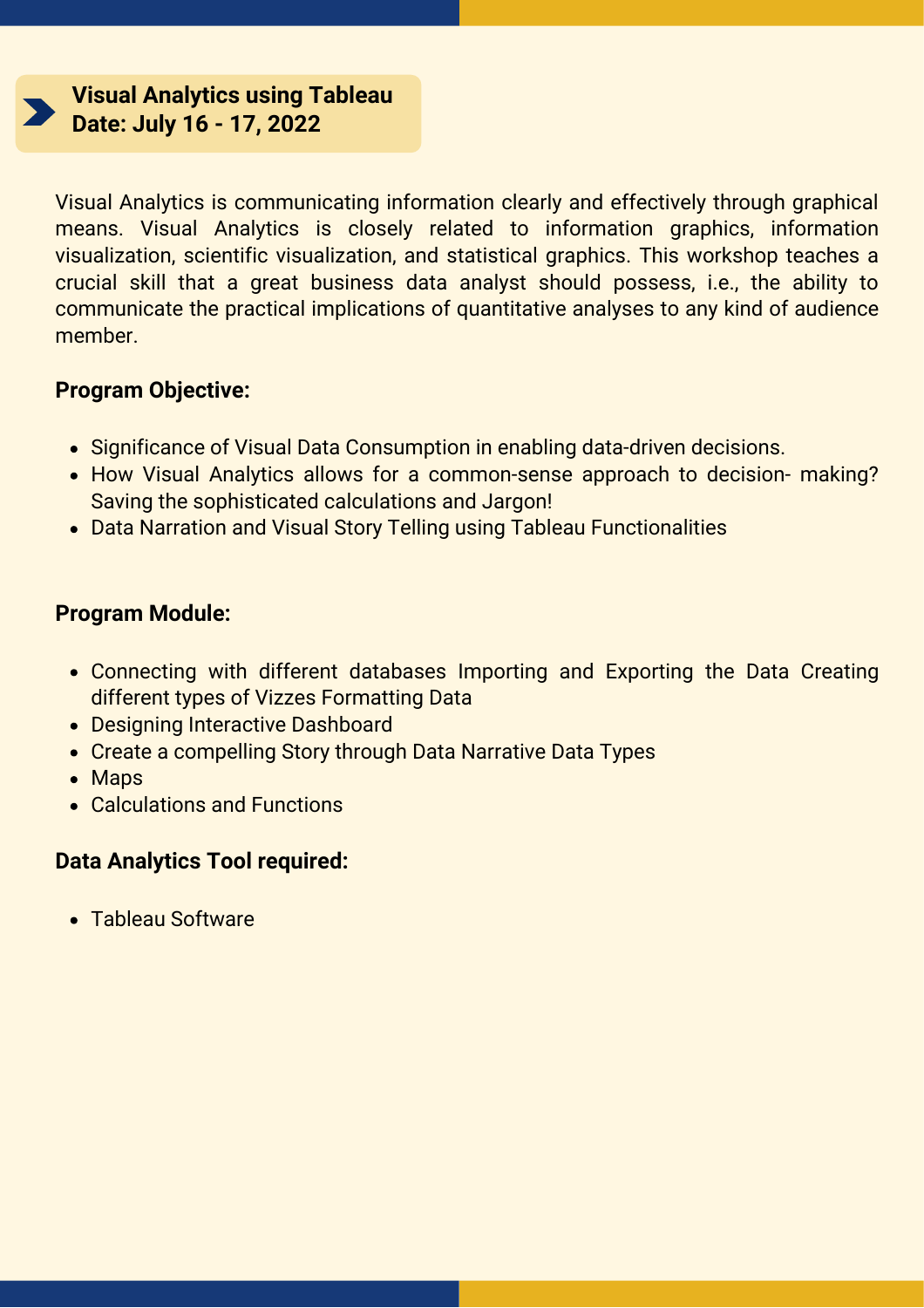# **Registration**

Please visit the [Registration Link](https://docs.google.com/forms/d/e/1FAIpQLSeBm3Bps4beCMw9OX4Nt2Z63M0Sh4OlsX3zJaVzvv3mGd8SYg/viewform) & fill in the details or email the details to [exedu@imthyderabad.edu.in](mailto:exedu@imthyderabad.edu.in) indicating Name, Mobile No., Email, Organization, Designation, Functional Area, Working Experience, Screenshot of fee payment

### **Program Fee**

| <b>No. of Programs Registering</b> | <b>Fee</b>                                         |                                  |
|------------------------------------|----------------------------------------------------|----------------------------------|
|                                    | <b>Offline Delivery Mode</b><br>(at IMT Hyderabad) | <b>Live Online Delivery mode</b> |
|                                    | <b>INR 20,000 + GST</b>                            | INR 15,000 + GST                 |
| 2                                  | <b>INR 35,000 + GST</b>                            | INR 25,000 + GST                 |
| 3                                  | <b>INR 50,000 + GST</b>                            | <b>INR 40,000 + GST</b>          |

### **Note:**

- 1. GST 18% applicable
- 2. Participants can register for more than one Program.
- 3. The offline delivery fee includes Training material, food and hostel accommodation.
- The participant fee may be paid online. 4.

(For any other mode of payment - DD/Cheque may be sent to our mailing address. Details at the end of the brochure)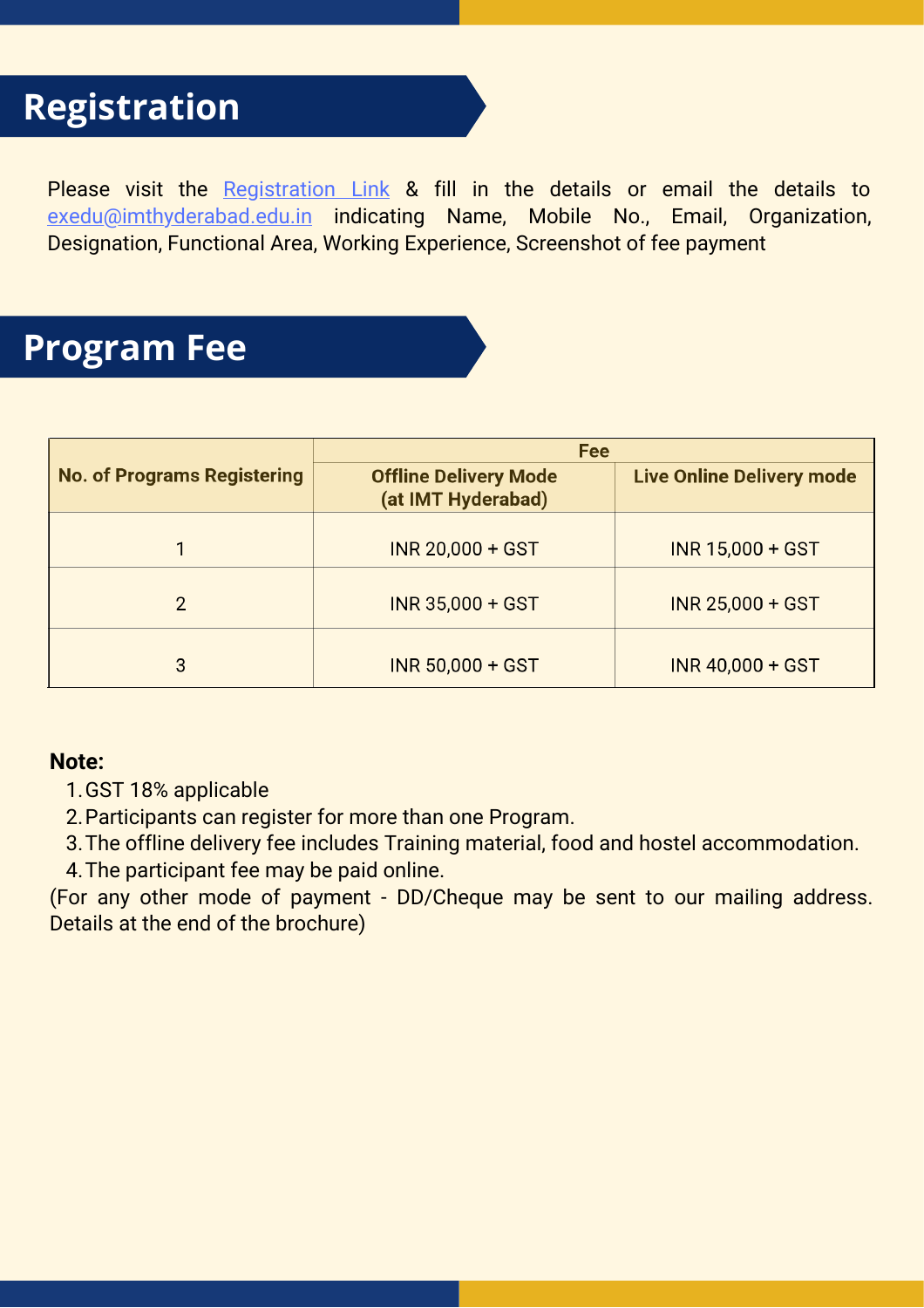### **Resource Persons**



### **For SQL Program**

#### **Mr. Shivalkar Jeyasankar, Program Director**

Mr. Shivalkar is a Data Science professional with 7+ years of experience in analytics and has played with numbers in domains- CPG/FMCG, Logistics, Software Products, and Telecom. He has expertise in handling Survey Data and Point of Sales Data (POS). Mr. Shivalkar is experienced in client-facing of Fortune 200 and Fortune 500 companies. He is proficient in technologies -R, Python, SAS, Hive(SQL), and Advanced Excel.

### **For Python Programming**

#### **Prof. (Dr.) Indranil Ghosh, Program Director**

Dr. Indranil Ghosh is an Assistant Professor in Analytics & IT at IMT Hyderabad. He has completed his Ph.D. in the area of Artificial Intelligence-based Modelling of Complex Market and Financial Variables. He obtained his bachelor's and master's degrees in Information Technology, and Industrial Engineering & Management respectively. He qualified in GATE 2009 in Computer Science & Engineering discipline. He started his professional career in the capacity of Systems Engineer at Infosys Limited. Subsequently, he worked at Indian Statistical Institute, Kolkata as a project researcher. He served as Assistant Professor at Calcutta Business School in the allied areas of Systems, Operations, & Analytics prior to joining IMT Hyderabad.

### **For Visual Analytics**

#### **Prof. (Dr.) Mahesh Ramalingam, Program Director**

Dr. Mahesh Ramalingam is an Assistant Professor in the Analytics & IT department at the Institute of Management Technology Hyderabad. He holds a Ph.D. in Management from the University of Hyderabad. He teaches Machine Learning Algorithm, Big Data Analytics, Business Intelligence Using SAS, Visual Analytics, Blockchain for Managers, Programming for Data Science, Data Analysis for Decision Making, and Business Research Methods. His primary areas of interest are service quality and consumer behavior and other works include the development of metrics to evaluate marketing decisions. He has conducted workshops and FDPs related to scale development process, multivariate data analysis, covariance-based SEM, PLS-SEM, FIMIX, mediation analysis, moderation analysis, and conditional process modeling, Visual Analytics, etc.